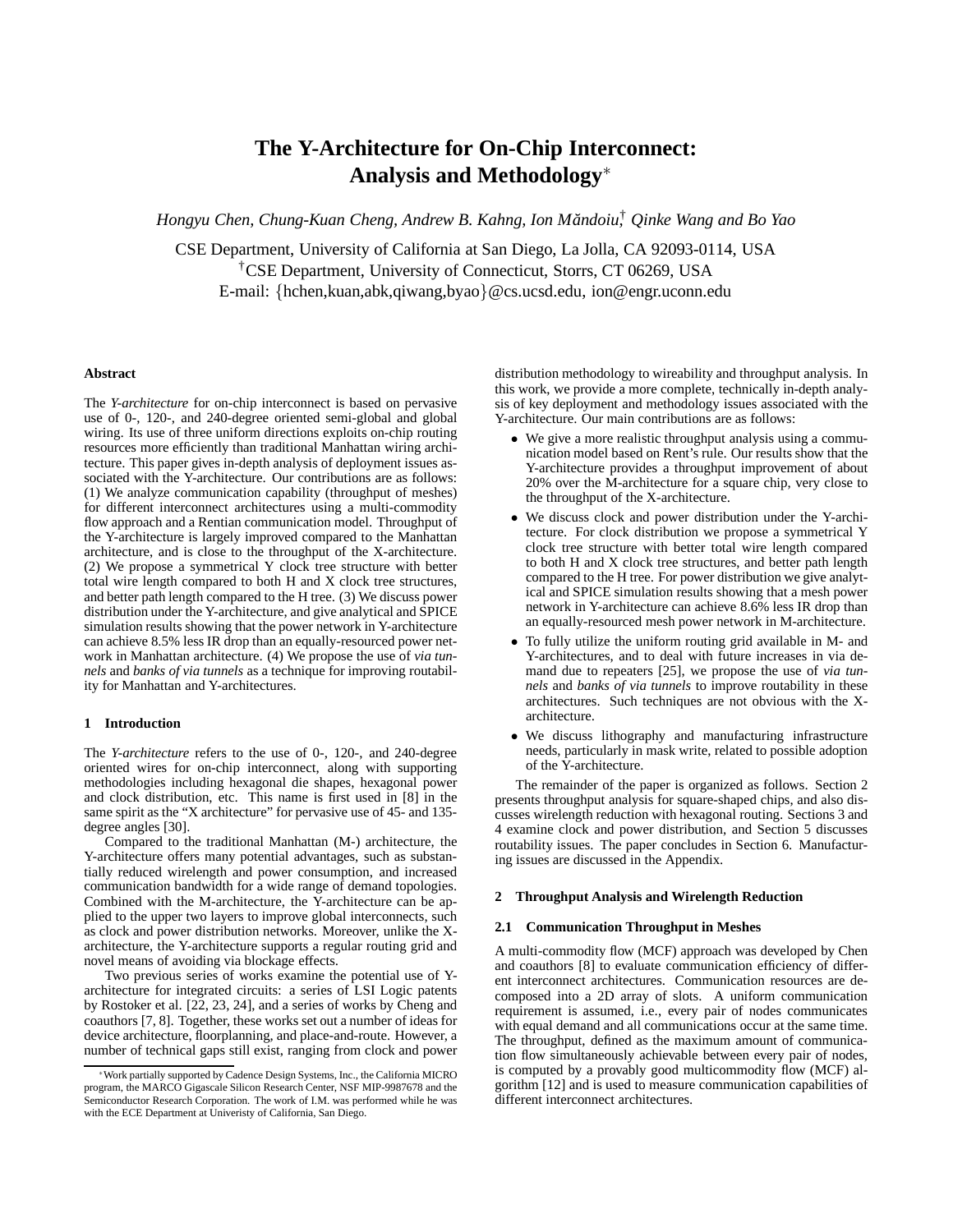

Figure 1:  $7 \times 7$  meshes with different interconnect architectures.

## **2.1.1 Rentian Communication Demand**

The uniform pairwise communication used in [8] is simple and general. However, it is not very realistic, since in a well-designed layout the probability of communication decreases with increasing distance between nodes. Stroobandt and Campenhout [26] derive from Rent's rule an expression for *occupation probability*, i.e., the probability that a given pair of points will be connected by a wire in an optimal physical placement of the circuit. For a hierarchical placement of a circuit with Rent exponent *p* in a two-dimensional Manhattan grid, the occupation probability of a pair of points with Manhattan distance *D* between them can be approximated by *CD* 2*p*−4 where  $C$  a normalization constant.<sup>1</sup> When only 2-pin nets are considered, the occupation probability indicates the probability of communication between pairs of nodes. In the following, to ensure a fair comparison of the communication throughput capabilities of different interconnect architectures, we assume a Rentian communication demand, i.e., we set the communication demand between any two unit-area slots to be proportional to  $D^{2p-4}$ , where *D* is the Euclidean distance *D* between them.

## **2.1.2 Communication Throughput**

A widely quoted survey of Bakoglu [3] indicates that the Rent exponent at the chip and module level of high-speed computers is approximately 0.63. We compute the *throughput* – defined to be the maximum fraction of communication demand simultaneously satisfied between every pair of nodes in  $n \times n$  square meshes – using the MCF algorithm. The throughput is tightly correlated to routability, and describes communication capabilities of different interconnect architectures. Figure 1 illustrates three  $7 \times 7$  meshes using different interconnect architectures. For Y-architecture, the shape of each slot is hexagonal, and the enclosing box of the slots is close to square. Although Y-architecture meshes are different from M- and X-architecture meshes, this does not significantly affect the communication demand. For the  $17 \times 17$  Y-mesh, total communication demand is only 1.8% different from that for other architectures.

In the experiments, total routing area is set to be the same for all meshes. We normalize the computed throughput so that it is independent of the dimension of meshes and total communication demand.<sup>2</sup> Table 1 lists the results for  $n \times n$  meshes with *n* ranging between 9 and 17. Compared to the M-architecture, the Y-architecture provides an average throughput improvement of 19.8% for these meshes, which is comparable to the 21.9% improvement achieved

|  |                                                    |  | Table 1: Normalized throughput (and improvement vs. | $M-$ |
|--|----------------------------------------------------|--|-----------------------------------------------------|------|
|  | architecture) in square chips with Rentian demand. |  |                                                     |      |

| <b>Nodes</b> | M-architecture | <b>Y-architecture</b> |               | X-architecture |              |
|--------------|----------------|-----------------------|---------------|----------------|--------------|
|              | <b>Thrpt</b>   | <b>Thrpt</b>          | Impr. $(\% )$ | <b>Thrpt</b>   | Impr. $(\%)$ |
| 81           | 1.989          | 2.354                 | 18.30         | 2.412          | 21.25        |
| 100          | 1.989          | 2.366                 | 18.92         | 2.419          | 21.59        |
| 121          | 1.987          | 2.374                 | 19.47         | 2.420          | 21.78        |
| 144          | 1.986          | 2.382                 | 19.94         | 2.423          | 22.00        |
| 169          | 1.991          | 2.386                 | 19.84         | 2.425          | 21.76        |
| 196          | 1.990          | 2.392                 | 20.19         | 2.429          | 22.02        |
| 225          | 1.988          | 2.395                 | 20.47         | 2.429          | 22.14        |
| 256          | 1.992          | 2.400                 | 20.44         | 2.430          | 21.98        |
| 289          | 1.992          | 2.402                 | 20.58         | 2.433          | 22.11        |

by the X-architecture. For a  $17 \times 17$  mesh, Y-architecture provides a throughput improvement of 20.6% while X-architecture achieves an improvement of 22.1%.

A rectangular chip has communication bottlenecks on two (horizontal and vertical) middle cut lines. The physical dimension of the middle part of the chip restricts the communication flow and thus prevents us from achieving larger throughput. For Mand Y-architectures, convex-shaped chips (diamond chip for Marchitecture and hexagonal chip for Y-architecture) produce better throughput by allowing more wires to cross the original middle cut lines  $[8]$ <sup>3</sup>. Note that the use of octagonal chips for the X-architecture is undesirable, since the wafer cannot be tiled by octagons without waste.

#### **2.2 Wirelength Reduction**

For completeness, here we briefly mention another aspect of the Y-architecture, namely, its potential for wirelength reduction. Because of its restrictions on routing directions, the M-architecture entails significant added wirelength beyond the Euclidean optimum. In the Y-architecture, routing is allowed along three uniform orientations, and total wirelength is expected to be reduced. An accurate cost-benefit analysis of the Y-architecture is impossible without good estimation of the expected wirelength reduction when switching from rectilinear to hexagonal routing. There are some estimates in the literature [20, 14, 15, 22, 27, 8]; unfortunately, most estimates do not adequately address the effect of routing-geometryaware placement on the overall wirelength improvement.

As shown in [16], Manhattan placers tend to align circuit elements either vertically or horizontally, leaving few opportunities to exploit additional routing directions. A Y-aware placer factors in hexagonal wiring during placement, and results in better placements of nets when such wiring is used to route the nets. Recently, Chen et al. [9] estimated the wirelength improvement achieved by Y-aware or X-aware placement and routing versus Manhattan placement and routing. The estimate is based on a simplified placer which uses simulated annealing driven by hexagonal or octilinear wirelength estimation. According to [9], the Y-architecture achieves a wirelength improvement of up to 8.3% compared to the M-architecture. The X-architecture further reduces total wirelength by up to 11.4% over M-architecture – giving a reduction of about 3.3% over the Y-architecture at the cost of one more routing direction.

# **3 Y Clock Tree**

Clock distribution networks synchronize the flow of data signals among synchronous data paths. The design of these networks can dramatically affect system-wide performance and reliability. The

 ${}^{1}C$  depends on the routing architectures and the underlying distance metric.

<sup>&</sup>lt;sup>2</sup>For example, the computed throughput on a  $n \times n$  mesh using Y-architecture is normalized by  $\frac{TD_M}{TD_Y} \cdot D_c/n$ , where  $TD_M$  and  $TD_Y$  are total demand for M- and Yarchitectures, respectively, and  $D_c$  is the communication demand crossing the horizontal middle cut line on the Manhattan mesh.

 $3$ Note that it is not necessarily to use a regular hexagon for the Y-architecture: either horizontal or vertical symmetry suffices.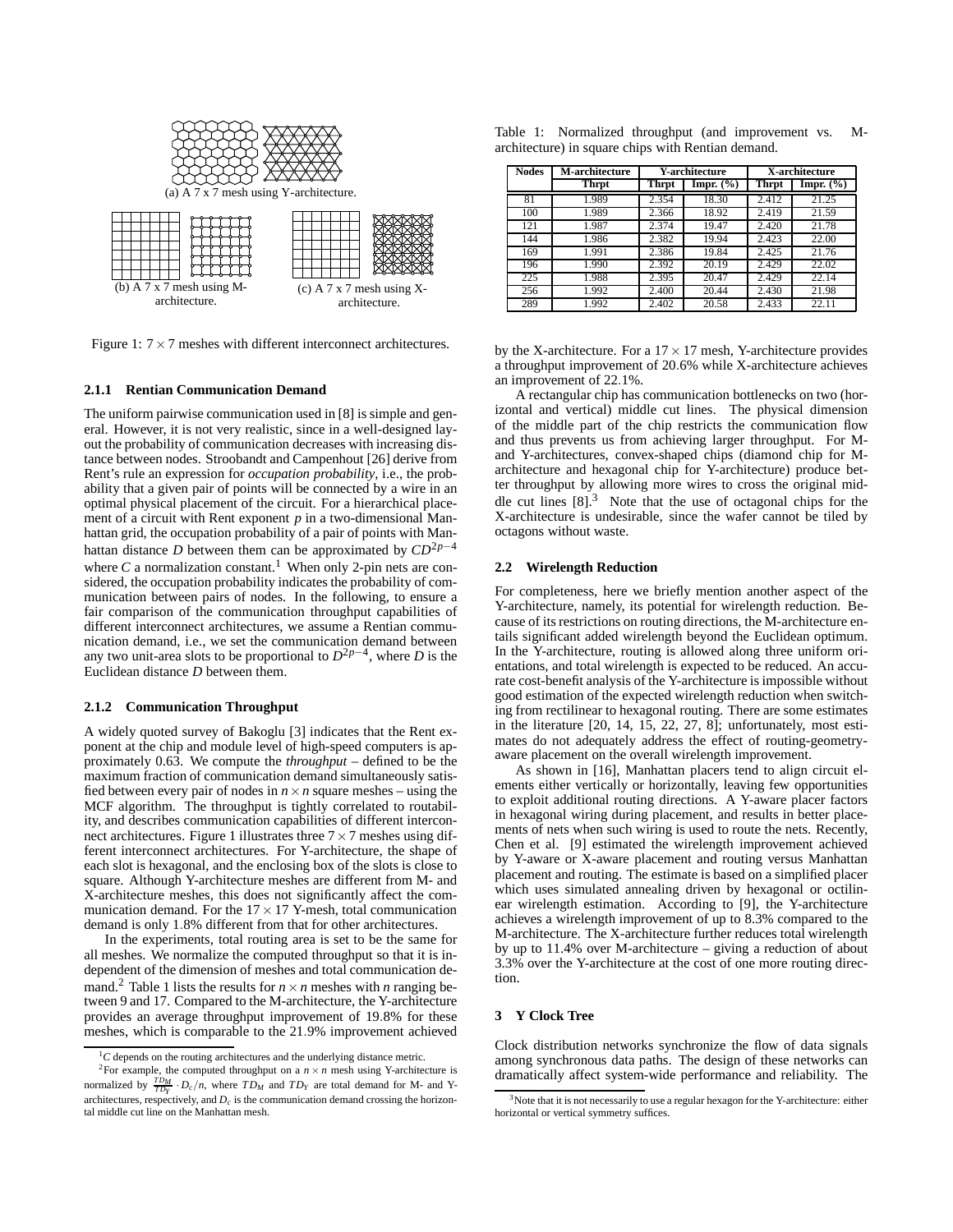

Figure 2: Y Clock Tree.

Table 2: Path length and total wirelength of H-tree, X-tree and Ytree.

|        | <b>Path Length</b> | <b>Total Wirelength</b>         |
|--------|--------------------|---------------------------------|
| H-tree | $2^n-$             | $2^{n} \cdot 2^{n} (2^{n} - 1)$ |
| X-tree | (2n)               | $\sqrt{2 \cdot 2^n} (2^n)$      |
| Y-tree |                    | $2^n(2^n-1)$<br>$1 + y$         |

"H" clock tree [4] is widely used in the IC industry. In the H-tree, clock terminals are arranged in a symmetric fashion, and are connected by a planar hierarchy of symmetric "H" structures. When octilinear routing is allowed, the "H" structure can be replaced with an "X" structure, so that source-sink path (i.e., insertion) delay and total wirelength are decreased. However, significant undesirable overlapping (superposition) will occur between parallel interconnect wires in the X-tree.

With three uniform routing directions, a *Y clock tree* can be built as depicted in Figure 2(a), essentially giving a "distorted X-tree" with reduced wirelength and no superposed parallel wires. Let the distance between two adjacent clock terminals be 1. Path length from the clock source to clock terminal, as well as total wirelength, are compared with H-tree and X-tree in Table 2. The Y clock tree has a path length of .7887 ·  $(2^n - 1)$ , 21.1% less than the H-tree. Its total wirelength is  $1.366 \cdot 2^n(2^n - 1)$ , 8.9% less than H-tree, and 3.4% less than X-tree. Actually, the one-level Y-tree shown in Figure 2(b) is the optimal Euclidean Steiner Minimum Tree to connect four adjacent clock terminals *s*1,*s*2,*s*3,*s*4 and the clock source *o*. Thus the Y clock tree provides minimal total wirelength among all clock trees with similar symmetric structure. The further advantage of Y clock tree is that there is no overlapping of parallel interconnect wires. It can be shown:

**Theorem 1** *Let the distance between two adjacent clock terminals be D. The minimum distance between two parallel interconnect wires is*  $\frac{\sqrt{3}-1}{4}D$ .

**Proof.** Suppose there is a coordinate system with a  $0^\circ$  *x*-axis, a 60◦ *y*-axis and the origin (0,0) at the center of the main Y-tree structure (see Figure  $2(b)$ ). Then in a one-level Y-tree, the two bold interconnect wires that are parallel to the *y*-axis in the figure have *x*-coordinates of  $\pm a$ . In a two-level Y-tree, the lowest-level *y*-axis-parallel interconnect wires have *x*-coordinates of  $\pm a \pm 2a$ and  $\pm a \pm 2(a+b)$ . Generally, in an *n*-level Y-tree, *x*-coordinates of the lowest-level *y*-axis-parallel interconnect wires are  $\pm a \pm \sqrt{a^2 + a^2}$  $(2a \text{ or } 2(a+b)) \pm ... \pm (2^{n-1}a \text{ or } 2^{n-1}(a+b)).$ 

Since  $a = \frac{D}{2}(1 - \frac{\sqrt{3}}{3})$ , and  $(a + b) = \frac{D}{2}(1 + \frac{\sqrt{3}}{3})$ , the *y*coordinates can be written as  $(\pm 2^0 \pm 2^1 \pm ... \pm 2^{n-1}) \cdot \frac{1}{2}D + (\pm 2^0 \pm \frac{1}{2})$ 





Figure 3: Power distribution networks and representative areas for M- and Y-architectures.

 $2^1 \pm ... \pm 2^{n-1}$ ) ·  $\frac{\sqrt{3}}{6}$ *D*. These values cannot be zero because the values of  $\pm 2^0 \pm 2^1 \pm ... \pm 2^{n-1}$  must not be zero, and the minimum absolute value among them is  $a = \frac{D}{2}(1 - \frac{\sqrt{3}}{3})$ . Thus the minimal distance between two parallel interconnect wires in the Y clock tree is  $\frac{\sqrt{3}}{2}a = \frac{\sqrt{3}-1}{4}D$ .

## **4 Y Power Distribution**

Excessive voltage drop in the power grid can slow device switching speed and reduce noise margin. Robust power distribution within available area resource is critical to chip performance and reliability. Hierarchical mesh structures are widely used for power distribution in high performance chips because of their robustness [5]. In this section, we show that power distribution in the Y-architecture is not only natural, but achieves less IR drop than equally-resourced mesh distribution in the M-architecture.

Our comparison is based on the following model of the power distribution network.

- The power distribution network is constructed by a hierarchy of mesh structures connected by vias at crossing points of wires. Each mesh has equal wire spacing and wire width. Ignoring the resistance of vias,<sup>4</sup> we assume perfect contact at each crossing point.
- On top of metal layers, there are arrays of C4 power pads evenly distributed on the surface of the power mesh.
- Under the bottom-level mesh, there are devices connected to the wires of the bottom-level mesh. The devices are modeled as uniform current sinks and placed at crossing points of the bottom-level mesh.

<sup>&</sup>lt;sup>4</sup>In practice, high current density on vias often causes reliability problems. In the Y-architecture, assuming same wire width, the area of intersection (overlap) between two adjacent-layer wires is larger than in the M-architecture. Hence, we can place a bigger via between adjacent layers or place more vias in the via array between adjacent layers to reduce resistance and current density for vias. Let  $A_Y$ ,  $A_X$ , and  $A_M$  represent this area for Y-, X- and M-architectures, respectively. We have  $A_Y = 1.1547A_M$  and  $A_Y = 1.414 A_M$ .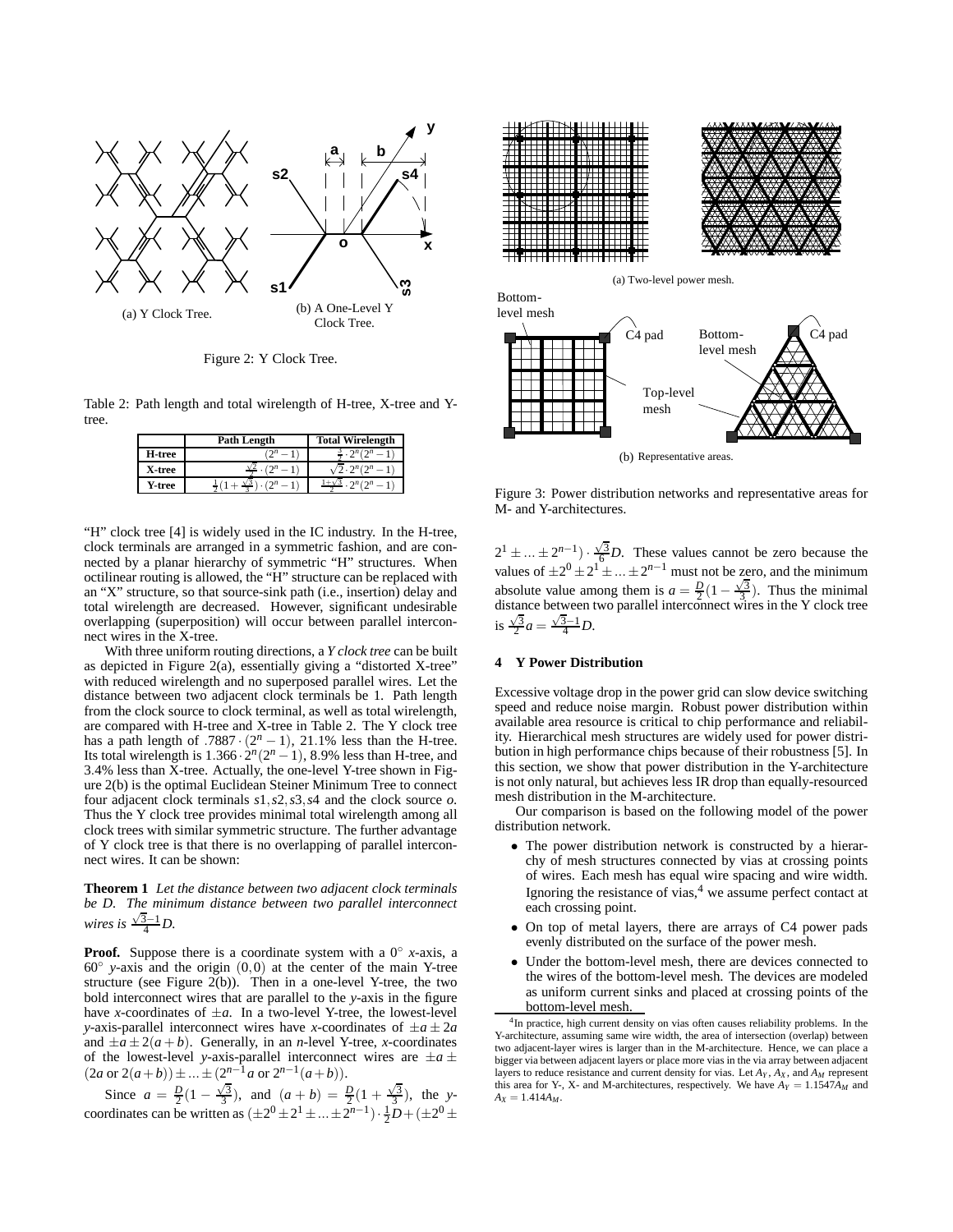In state-of-art designs, there is a fairly large number  $(>100)$ of power pads evenly distributed on the surface of the top-level power mesh [32]. It is reasonable to assume that the whole power mesh is an infinite resistive grid constructed by replicating the area surrounded by adjacent power pads. Figure 3 illustrates twolevel power meshes and the *representative areas* in the M- and Yarchitectures. Our analysis and circuit simulations consider only the worst-case IR-drop on the representative area. This method is also used in [11].

#### **4.1 IR-Drop on Single-Level Power Mesh**

Static IR-drop on a hierarchical power mesh depends largely on the top-level mesh since usually the top-level mesh is wider and coarser and most current flows along the top-level mesh. Here we analyze and compare the worst-case static IR-drop on a single-level power mesh in the M- and Y-architectures.

## **4.1.1 IR-Drop on Single-Level Power Mesh in the Y-Architecture**

A single-level power mesh in the Y-architecture is abstracted as an infinite triangular resistive lattice with edge resistance  $R_Y$ .<sup>5</sup> We examine IR-drop in the triangular area with *N<sup>Y</sup>* rows surrounded by three adjacent power pads<sup>6</sup>. In this case, the worst-case IR-drop appears at the center of this representative area. Each power pad supplies a current  $I_Y = N_Y^2 i$  to the power mesh, where *i* is the current drain at each intersection on the mesh.

Assume there is a coordinate system with the origin at the center of the power mesh, and 0-degree and 120-degree lines used as *m*-axis and *n*-axis, respectively. We analyze the voltage drop between the node (0,0) and the power pad at  $(\frac{N_Y}{3}, -\frac{N_Y}{3})$  by considering currents from power pads and evenly distributed current sinks separately.

**IR-drop caused by currents from power pads.** Suppose that a current  $I_Y$  enters the lattice at the node  $(m_s, n_s)$  and leaves at infinity. The voltage drop for any node on the lattice is analyzed in [2]. The voltage drop between  $(m_s, n_s)$  and  $(m, n)$ , denoted as  $V_{(m_s, n_s)}(m, n)$ , is given by the integral

$$
\frac{I_{Y}R_{Y}}{2\pi} \int_{0}^{\pi/2} \left(1 - e^{-|(m-m_{s})-(n-n_{s})|x}\right) \cos(((m-m_{s})+(n-n_{s}))y)/(\sinh x \cos y) dy,
$$
\n(1)

where  $2\cosh x \cos y + \cos 2y = 3$ . When  $|(m - m_s) - (n - n_s)|$  is large, the voltage drop  $V_{(m_s,n_s)}(m,n)$  can be approximated as

$$
\frac{I_Y R_Y}{4\sqrt{3}\pi}[\ln((m-m_s)^2 + (n-n_s)^2 - (m-m_s)(n-n_s)) + c_1], \quad (2)
$$

where  $c_1 = 3.6393$  is a constant.

Let  $V_{(m_s,n_s)}$  denote the voltage drop between  $(0,0)$  and the power pad at  $(\frac{N_Y}{3}, -\frac{N_Y}{3})$  caused by the current source at  $(m_S, n_S)$ . According to the above approximation, we have

- when  $(m_s, n_s) = (\frac{N_Y}{3}, -\frac{N_Y}{3}),$  $V_{(m_s, n_s)} \approx (I_Y R_Y / 4\sqrt{3\pi})(2\ln N_Y - \ln 3 + c_1);$
- when  $(m_s, n_s) \neq (\frac{N_y}{3}, -\frac{N_y}{3}), V_{(m_s, n_s)} = V_{(m_s, n_s)}(0,0)$  $V_{(m_s, n_s)}(\frac{N_Y}{3}, -\frac{N_Y}{3}) \approx (I_Y R_Y/2\sqrt{3\pi}) \ln \frac{N_0}{D_s}$ , where  $D_s$  is the Euclidean distance between  $(m_s, n_s)$  and  $(\frac{N_y}{3}, -\frac{N_y}{3})$ , and  $D_0$  is

the Euclidean distance between  $(m_s, n_s)$  and  $(0, 0)$ . The constant  $c_2 = \sum$  $(m_s, n_s) \neq (\frac{N_Y}{3}, -\frac{N_Y}{3})$  $\ln \frac{D_0}{D_s}$  can be computed by a simple

algorithm, which calculates the summation for all the current sources within a circle around the origin. As the radius of the circle increases, the summation converges to a value of  $c_2 = -1.173679$ .

Therefore, if only currents from power pads are considered, the voltage drop between (0,0) and the power pad at  $(\frac{N_Y}{3}, -\frac{N_Y}{3})$  is

$$
V_{source} = \sum_{(m_s, n_s)} V_{(m_s, n_s)} = \frac{I_Y R_Y}{2\sqrt{3}\pi} (\ln N_Y + C_Y),
$$
 (3)

where  $C_Y = c_1/2 - \ln 3/2 + c_2 = 0.09666$ .

**IR-drop caused by evenly distributed current sinks.** Next, we consider the voltage drop caused by current sinks at the intersections of the power mesh. If the voltage between  $(0,0)$  and  $(m,n)$  is denoted by  $V_{sink}(m, n)$ , by a combination of Ohm's and Kirchhoff's Laws we have

$$
V_{sink}(m-1,n) + V_{sink}(m+1,n) + V_{sink}(m,n+1) + V_{sink}(m,n-1) + V_{sink}(m-1,n-1) + V_{sink}(m+1,n+1) - 6V_{sink}(m,n) = iRY.
$$
 (4)

If the resistive lattice is regarded as a discrete approximation to a continuous resistive medium, we will obtain a potential function proportional to  $D^2$ , where D is the Euclidean distance from the origin. Therefore, we assume the following representation for the voltage between  $(0,0)$  and  $(m,n)$ :

$$
V_{sink}(m,n) = k (m^2 + n^2 - mn),
$$
 (5)

where  $k$  is a constant. Equation  $(4)$  then yields

$$
V_{sink}(m,n) = \frac{iR_Y}{6} (m^2 + n^2 - mn).
$$
 (6)

When only current sinks are considered, the voltage drop between  $(0,0)$  and the power pad at  $(\frac{N_Y}{3}, -\frac{N_Y}{3})$  is

$$
V_{sink} = V_{sink}(\frac{N_Y}{3}, -\frac{N_Y}{3}) = \frac{I_Y R_Y}{18}.
$$
 (7)

**Verification of Worst-Case IR-Drop.** From the above analysis, we obtain the voltage drop at the center:

$$
\mathbf{V}_{\mathbf{Y}} = \mathbf{V}_{\text{source}} + \mathbf{V}_{\text{sink}} \approx \frac{\mathbf{I}_{\mathbf{Y}} \mathbf{R}_{\mathbf{Y}}}{18} + \frac{\mathbf{I}_{\mathbf{Y}} \mathbf{R}_{\mathbf{Y}}}{2\sqrt{3}\pi} (\ln N_{\mathbf{Y}} + \mathbf{C}_{\mathbf{Y}}), \quad (8)
$$

where  $C_Y = 0.09666$ .

To verify the above formula for worst-case IR-drop on the single-level power mesh, we use HSpice to simulate various power meshes with different values of *N<sup>Y</sup>* 's. Since the problem is linear in nature, in our experiments the resistance of each wire segment  $R<sub>Y</sub>$  is simply set to be 1*K* $\Omega$ , and the total current drain in the area  $I_Y$  is set to be 1*mA*. We list simulation results for  $N_Y$  from 3 to 21 in Table 3, and compare them with the estimated values from the formula. The results show that the formula is accurate, with error less than 1%.

## **4.1.2 Comparing IR-Drop on Single-Level Power Mesh**

For a single-level power mesh in the M-architecture, worst-case IRdrop is analyzed and verified in [34]. Suppose the power mesh has edge resistance  $R_M$ , number of rows within the representative area

 $5$ Note that for a uniform mesh with fixed total routing area, the edge resistance is independent of the number of metal lines on the mesh. When the number lines increases, wire pitch and wire width decreases with the same ratio, and the edge resistance remains the same.

<sup>&</sup>lt;sup>6</sup>E.g., for the top-level Y-architecture mesh shown in Figure 3(b),  $N_Y$  is equal to 3.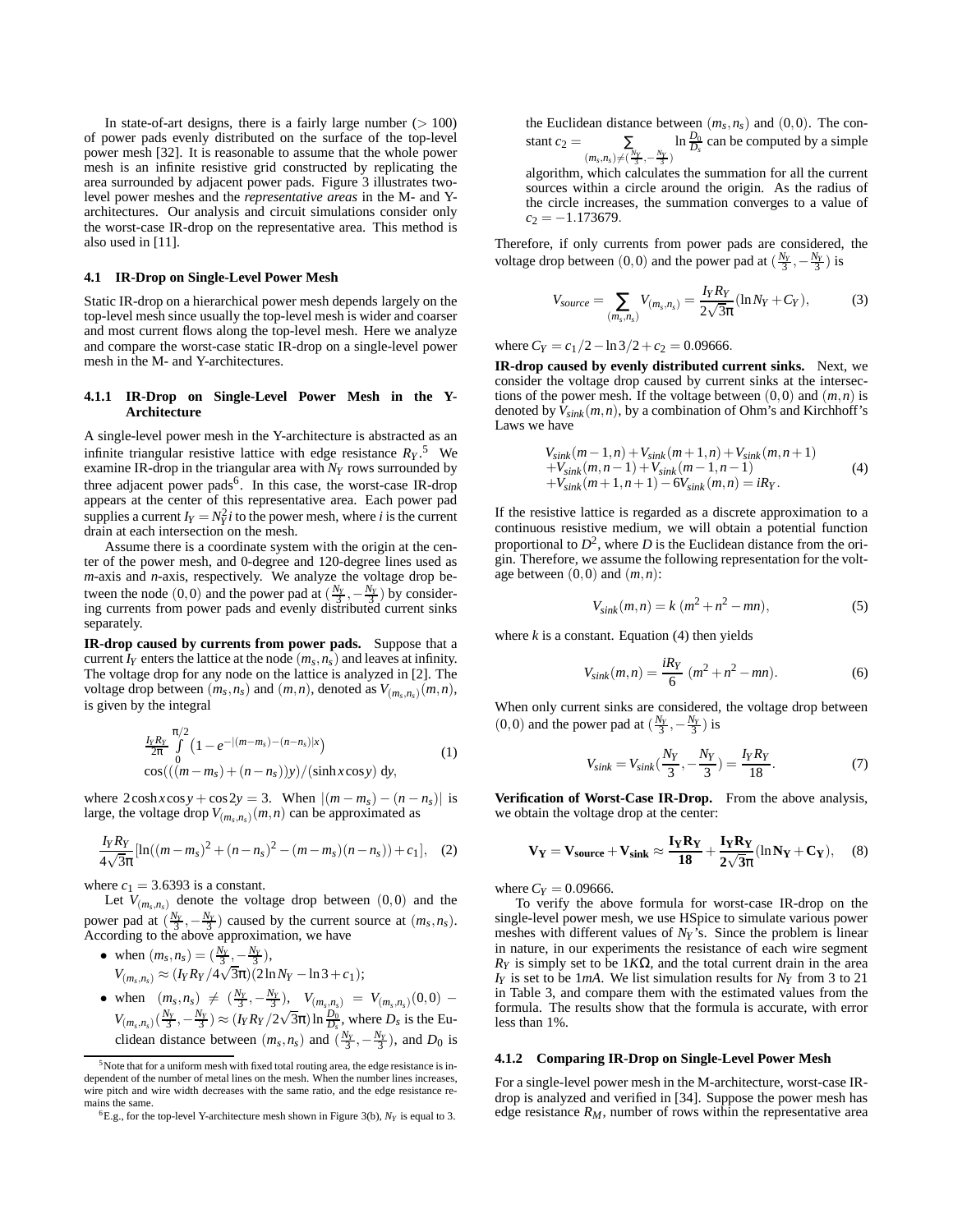Table 3: Simulation results for worst-case IR-drop on the singlelevel power mesh in the Y-architecture, compared to estimated values (mV).

| Ny | <b>IR-Drop</b> | <b>Estimated IR-Drop</b> | Error |
|----|----------------|--------------------------|-------|
| 3  | 166.67         | 165.39                   | 1.28  |
|    | 229.17         | 229.08                   | 0.09  |
| 9  | 266.36         | 266.34                   | 0.02  |
| 12 | 292.78         | 292.77                   | 0.01  |
| 15 | 313.28         | 313.27                   | 0.01  |
| 18 | 330.03         | 330.03                   | 0.00  |
| 21 | 344.20         | 344.19                   | 0.00  |

Table 4: IR-drop improvements in single-level Y-mesh vs. M-mesh.

| $N_M$ | Estimated IR-Drop $(mV)$<br>in M-mesh | IR-Drop Impr. $(\%)$<br>with Y-mesh |
|-------|---------------------------------------|-------------------------------------|
| 2     | 214.25                                | 10.78                               |
| 3     | 278.78                                | 8.28                                |
| 4     | 324.56                                | 7.11                                |
| 5     | 360.08                                | 6.41                                |
| 6     | 389.09                                | 5.93                                |
|       | 413.63                                | 5.58                                |
| 8     | 434.88                                | 5.31                                |
| Q     | 453.63                                | 5.09                                |

 $N_M$  and current supplied by each power pad  $I_M$ , the worst-case IRdrop on the single-level Manhattan (M-) mesh is:

$$
V_M \approx \frac{I_M R_M}{8} + \frac{I_M R_M}{2\pi} (\ln N_M + C_M), \tag{9}
$$

where  $C_M = -0.1324$ .

To fairly compare the Y-mesh and M-mesh, we constrain the two meshes to have the same wire material and thickness, cover the same area (same total current drain) with the same wiring resource, and have the same number of crossing points and power pads. Therefore, we have  $R_Y = \sqrt{3}R_M$ ,  $I_Y = I_M$ , and  $N_Y = N_M$ . According to Equations (8) and (9), worst-case IR-drop on the singlelevel Y-mesh is less than that on the M-mesh by

$$
\Delta V = V_M - V_Y = cI_M R_M, \qquad (10)
$$

where  $c = 0.02309$ . We list IR-drop improvements with Y-mesh for different values of *NM*. The number of wire lines between two adjacent power pads on the top-level power mesh is usually small [34]. When  $N_M = 4$ , static IR-drop improvement of the Y-mesh over M-mesh is 7.1%.

### **4.2 IR-Drop on Hierarchical Power Mesh**

In practice, power is distributed through a hierarchy of six or more metal layers. In this section, we simulate hierarchical power networks for the Y- and M-architectures using HSpice, explore different configurations of power networks, and compare the best solutions. We assume an equal sum of routing resources (i.e., total routing area) for Y- and M-architecture power distribution across layers M6, M5 and M4. In our experiment below, we set the total wiring area of M6, M5 and M4 to be 52% of the total representative area. The representative area for the Manhattan mesh is set to be a 1.2*mm* by 1.2*mm* square. To achieve the same power pad density, the representative area for the Y power grid is an equilateral triangle with edge length 1.289*mm*. Further details of our comparison are as follows.

• Layer thickness and resistivity parameters of a 6-layer process are taken from TSMC 0.13*µm* copper process information [28]. Layer thicknesses are 0.33*µm* for M1, 0.36*µm* for M2-5, and 1.02*µm* for M6.



Figure 4: Routing grids in M-, Y- and X-architectures.

- M1-M3 power distribution is native to library cells and blocks, requiring a common interface (0-degree) at M4. Power routing in M1-3 has the same pitch in both the Y and Manhattan solutions: M1 has pitch of 8*µm* and wire width of 2*µm*, M2 has pitch of 60*µm* and wire width of 4*µm*, and M3 has pitch of 60*µm* and wire width of 4*µm*. M4 pitch is fixed at 75*µm* to enable matchup with M1-3 macros and an apples-to-apples comparison.
- Allowed values of wiring separations (= pitches) on M5 and M6, denoted by S5 and S6, are {600*µm*, 300*µm*, 150*µm*, 75*µm*}. Allowed percentages of total wiring area used on M4 and M5, denoted as P4 and P5, are {10%, 20%, 30%, 40%,  $\ldots$ , 80%}.
- 1*V* voltage sources are placed at the corners of representative areas. Each current sink on M1 (between two adjacent vias) is  $5.21 \times 10^{-7}$  A.

All combinations of wire pitch and wire width of M4, M5, and M6 are exhaustively searched. In the best M-architecture configuration, M6 has wire pitch of 300*µm* and uses 70% of the power routing resource; M5 has wire pitch of 75*µm* and uses 20% of the resource. The IR-drop produced by this configuration is 38.5*mV*. In the best Y-architecture configuration, M6 has pitch 600*µm* and uses 70% of the power routing resource, while M5 has pitch 150*µm* and again uses 20% of wiring area. The IR-drop is 35.2*mV*, which is 8.6% smaller than that of the best M-architecture solution. Ongoing research seeks a more general and formal comparison.

## **5 Routability in the Y-Architecture**

#### **5.1 Uniform Routing Grid**

A nice property of the Y-architecture is that there is a natural, uniform routing grid. Figure  $4(a)(b)$  illustrates the routing grid in the M- and Y-architectures, wherein each routing layer has exactly the same wiring pitch. Figure 4(c) shows the X-architecture grid, where identical layer pitches imply that wire intersection points are not coincident. It is therefore difficult to find a natural, resource-efficient, uniform wiring grid in the X-architecture.

A uniform routing grid is expected to benefit large VLSI designs for three main reasons. (1) It enables continued use of today's dominating gridded routing algorithms. (2) Most advanced manufacturing processes require uniform width and spacing for M2 through M5, e.g., to simplify determination of legal via locations. Uniform pitch and dimension is also increasingly required for printability in subwavelength lithography. (3) The uniform routing grid can permit integral coordinates (even if absolute positions have irrational coordinates!), significantly simplifying detailed routing and design rule checking algorithms.

# **5.2 Via Tunnels and Via Tunnel Banks**

Another advantage of the uniform global routing grid is that we can utilize *via tunnels* and *via tunnel banks* to avoid the fragmen-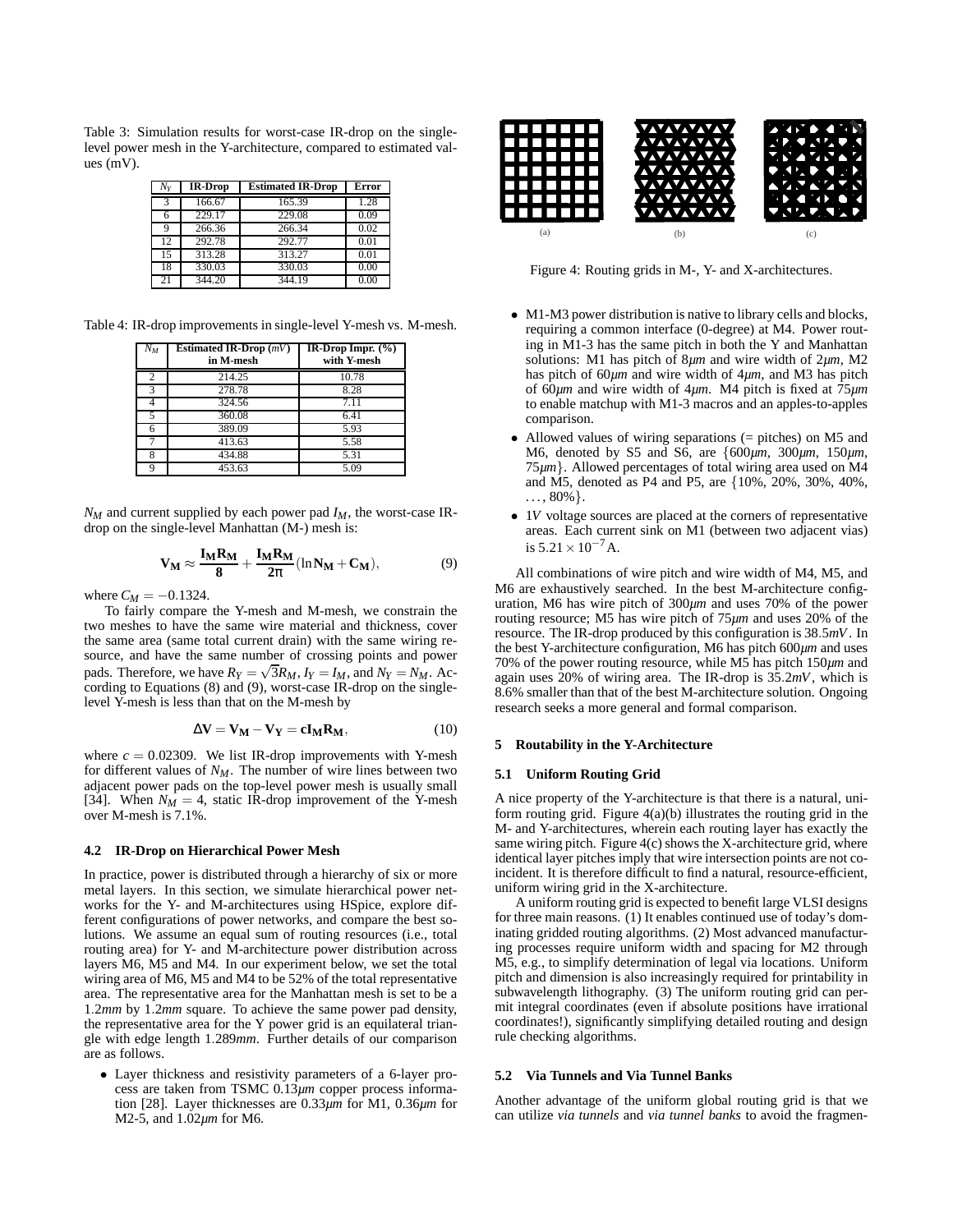

Figure 5: Via tunnel in M-architecture.



Figure 6: Bank of via tunnels in M-architecture.

tation of routing resources caused by vias; this improves overall chip routability. In multi-layer routing, wire tracks are blocked on the layers that a via passes through. Traditional routing schemes scatter vias all over the chip, and this fragmentation of routing resources may cause serious wireability problems; this is called "via blockage effect". As we approach the 65nm technology node, this effect becomes more serious, since buffering of global wires introduces many via chains that go through all the way from the top-level metal down to the gate layer. We believe that the proposed use of via tunnels and via tunnel banks will reduce the via blockage effect and thus improve routability and wiring density.

Figure 5 shows an example of a *via tunnel* in Manhattan architecture. Figure 5 (a) is the birds-eye view and Figure 5(b) is a 3-D side view. There are two routing layers shown in the figure: the upper layer is for horizontal routing and the lower layer is for vertical routing. Terminals a and b are connected by detouring the horizontal wires around the via using the space on the vertical layer. Because the detour happens on the lower layer, it will not affect the wire between terminals c and d on the upper layer.

By aligning a number of *via tunnels* in vertical direction, we obtain a *bank of via tunnels*, which is shown in Figure 6. Suppose each *via tunnel* have *k* vias arranged in a horizontal line (in Figure 6,  $k = 3$ ) and we align *L via tunnels* into a bank. In the resulting bank, all the horizontal tracks are free to route, and only  $k + 2$  vertical tracks are blocked. Note that there are a total of *kL* vias in the bank; without *bank of via tunnels* up to *kL* tracks could be blocked on each layer that the vias pass through. The use of *via tunnel banks* can significantly reduce the "via blocking" effect.

We have designed similar *via tunnel* and *bank of via tunnels* for the Y-architecture.

• Figure7(a) shows the bird view of a simple *via tunnel* design in the Y-architecture. In this example, we have three layers. From top to bottom, the routing direction of each layer is 60 degree, 120-degree, and 0-degree, respectively. The circle in the center represents a through via. We use the space in the middle layer to detour wires around the via. We can achieve blockage-free routing on the top and bottom layers, and have



Figure 7: Via tunnels and bank of via tunnels in Y-architecture.

four tracks blocked on the middle layer.

• Similar to the construction of *banks of via tunnels* in Marchitecture, we align the *via tunnels* together to obtain a *bank of via tunnels* in Y-architecture. Figure 7(b) illustrate how two *via tunnels* shown in Figure 7(a) are aligned along the 120 degree direction.

## **6 Conclusions**

In this paper, we have examined key issues concerning the potential use of Y-architecture for semiconductor ICs, including throughput analysis, estimates of wirelength savings, clock and power distribution methodology, wireability, and manufacturing. We have not discussed such issues as graphics engine changes, computationalgeometric data structures, number and coordinate systems, calibration of parasitic extraction (especially capacitance extraction) models, etc. Such "mundane" issues are part of the necessary groundwork for the eventual deployment of the Y-architecture, and the subject of ongoing work in our group, but are beyond the scope of the present paper.

Further research directions include: (1) theoretical analysis and high-impact designs or codes to demonstrate Y-architecture advantages; (2) more accurate estimations of expected wirelength improvement which formalizes interactions between nets; and (3) interfaces to current library cells and new Y-specific library cells. Many parts of a commercially successful Y-architecture methodology remain open. The Y-architecture also has applications beyond the die, e.g., it may be valuable on laminates used for multi-die integration, and on the buildup layers (e.g., BBUL [31]) that will replace traditional packages.

## **References**

- [1] F. Abboud, S. Babin, V. Charkarian, et al., "Design Considerations for an Electron-Beam Pattern Generator for the 130-nm Generation of Masks", *SPIE Symp. on Photomask and X-Ray Mask Technology VI*, SPIE Vol. 3748, 1999, pp. 385-399.
- [2] D. Atkinson and F. J. van Steenwijk, "Infinite Resistive Lattices", *Am. J. Phys.* 67 (1999), pp. 486-492.
- [3] H. B. Bakoglu, *Circuits, Interconnections, and Packaging for VLSI*, Addison-Wesley, 1990.
- [4] H. B. Bakoglu, J. T. Walker and J. D. Meindl, "A Symmetric Clock Distribution Tree and Optimized High-Speed Interconnections for Reduced Clock Skew in ULSI and WSI Circuits", *Proc. IEEE Int. Conf. Computer Design*, Oct. 1986, pp. 118-122.
- [5] S. Boyd, L. Vandenberghe and A. El Gamal, "Design of Robust Global Power and Ground Networks", *Proc. ACM/SIGDA Int. Symp. Physical Design*, 2001, pp. 283-288.
- [6] P. Buck, Dupont Photomasks, *personal communication*, Nov. 2002.
- [7] H. Chen, B. Yao, F. Zhou and C. K. Cheng, "Physical Planning of On-Chip Interconnect Architectures", *Proc. IEEE Int. Conf. Computer Design*, Sep. 2002, pp. 30-35.